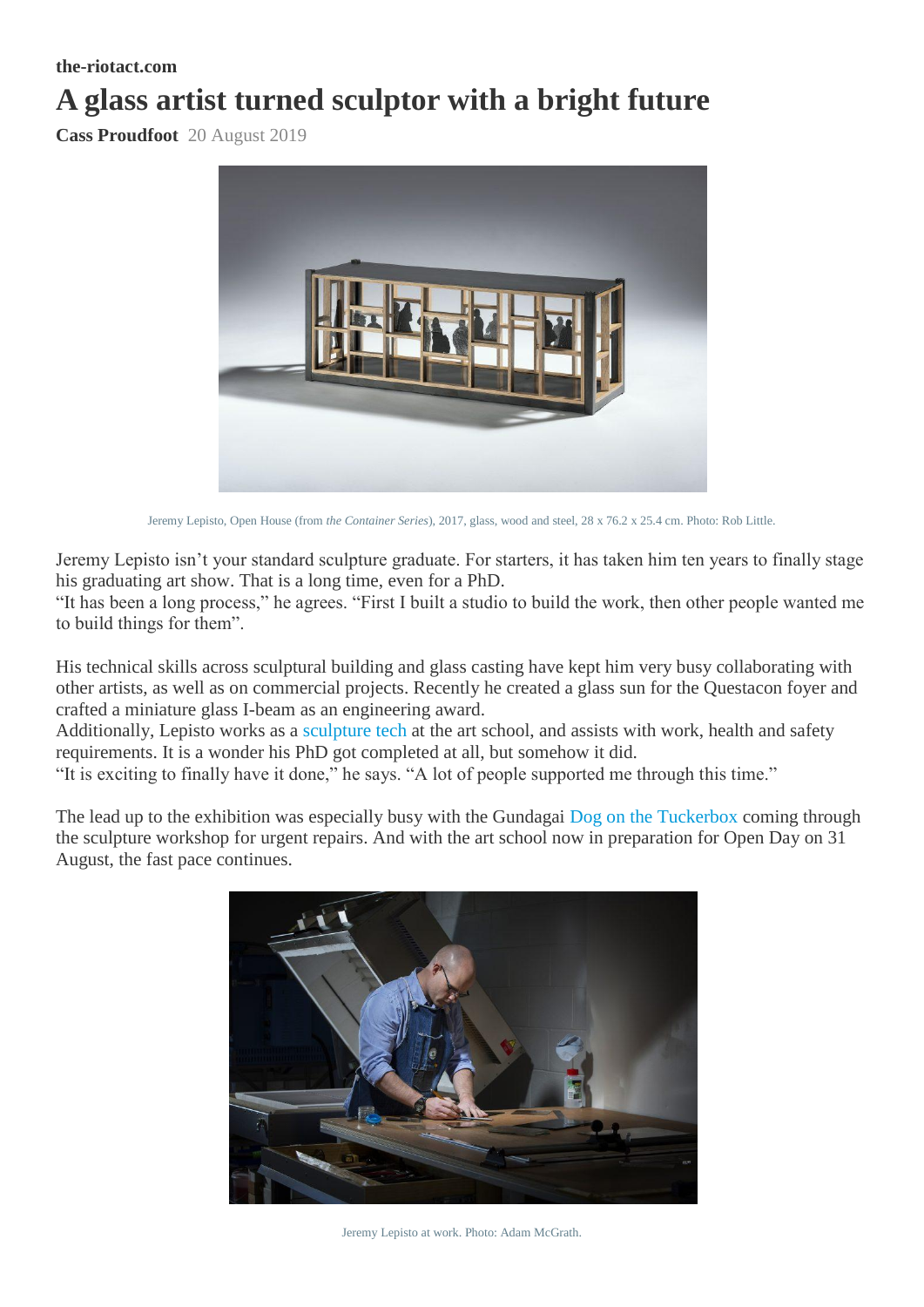Lepisto came to Canberra from the US to study sculpture, but his background is in glass art. His impressive graduation piece combines sculpture and glass. Over several years he has made a stack of precisely crafted steel shipping containers, with images baked into the corrugated glass surfaces. The containers stack together in various ways and also stand alone.

The artist is interested in the shipping container as the basis of our globally connected economy, and in the lasting impact they have had. Shipping containers travel far and wide moving personal items, agricultural products or building materials around the world.

The glass in Lepisto's small containers is corrugated to reflect the industrial nature of shipping containers. Small images hint at the contents or purpose of the containers. One container shows a man with a wheelbarrow, another has an image of Lepisto himself on a mirror deep inside.

The process of putting photographic images onto glass is something Lepisto has perfected, and he plans to return to the US later this year to teach others his methods. He carves into the glass then uses a dark glass dust to create the pictures. The images are then seared into the glass surface over many hours in a hot kiln.



Jeremy Lepisto, *Container Series,* 2017-18, mixed media, dimensions variable. Photo: Rob Little.

In fact, it was glass that forged his connection to Canberra. "I was already well aware of Canberra because I was working at Bullseye glass in Portland," Lepisto explains.

Bullseye in the US was the first company in the world to formulate and manufacture glass that is factorytested for fusing compatibility, enabling use of multiple mixed colours in glass work. "Canberra as a centre for glass art is actually known internationally," says Lepisto.

Because Bullseye glass studio in Portland provides much of the world's coloured glass for glass blowing and casting, many Canberra glass artists visit to do residencies and to select glass colours.

"Working there I knew lots of the glass people in Canberra already," Lepisto explains. So he packed his entire life into a standard shipping container and moved it all here. And it has paid off. "There are great opportunities here in Canberra with places like Arts ACT, CAPO and Craft ACT. Beaver Galleries took me on. There is the Glassworks for doing large work. There is much more support here than in the US."